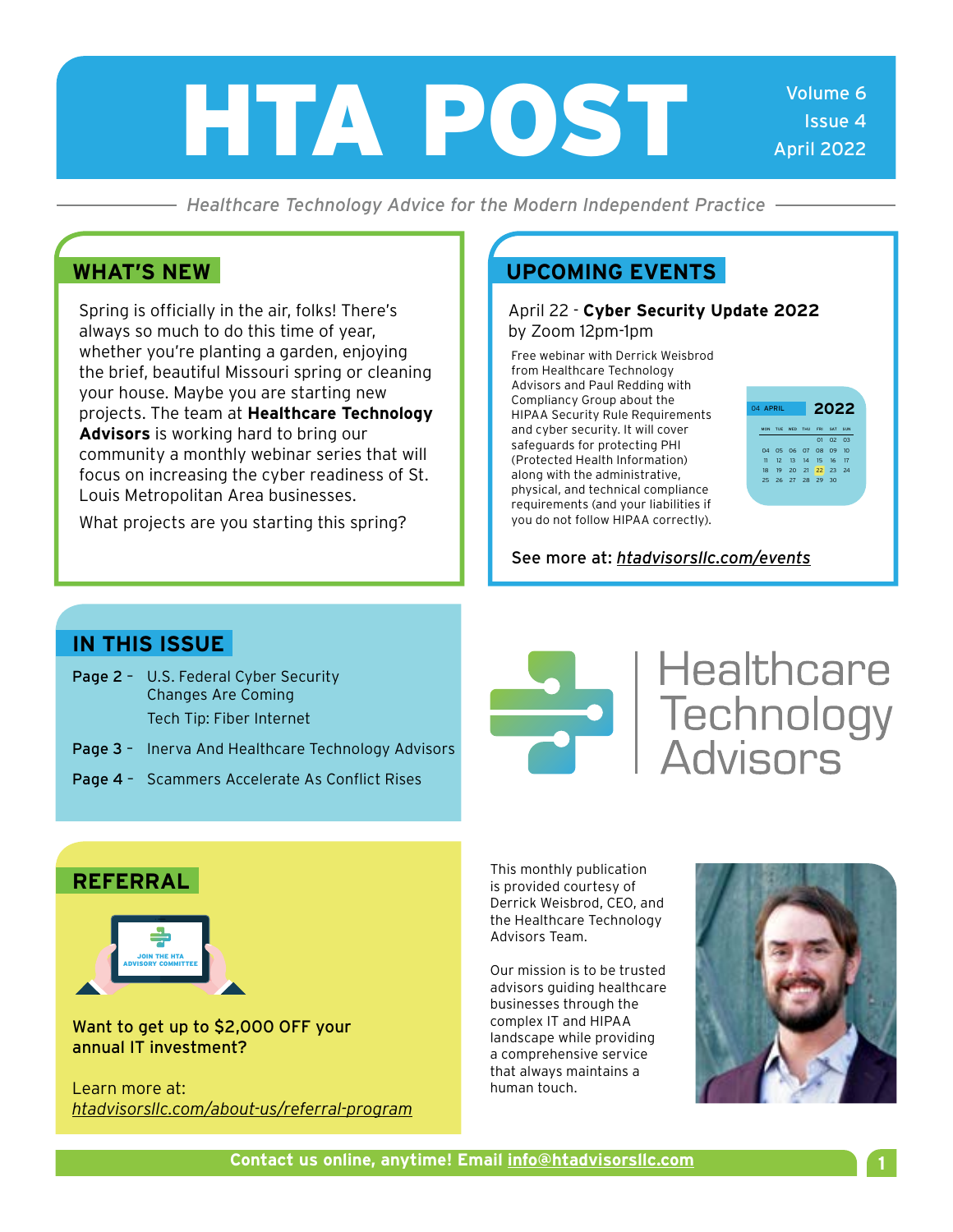#### **U.S. FEDERAL CYBER SECURITY CHANGES ARE COMING**



A flurry of federal cyber security requirements, changes and rulemaking is on the way in response to public outcry from infrastructure attacks and heightened awareness of the real danger presented by nation-state cybercrime. It pays for businesses to be compliance ready, even if they don't think they'll be impacted.

One of the biggest changes ahead has already started. The **US** federal government will be continuing its move toward a fully implemented zero trust security strategy for federal agencies. A zero trust security strategy will also be required for many federal contractors and the companies that serve them.

Take action now to ensure that you're good to go when these changes impact your business by consulting with your **MSP (Managed Service Provider)** to determine if you're meeting the requirements for security tools like two factor authentication (**2FA**), security awareness training, and compliance training. Getting those building blocks in place now will help you feel confident that your business is secured to face whatever comes next.

#### **TECH TIP: DON'T LET SPRING STORMS SINK YOUR INTERNET!**

I drove to work today in pouring rain. Last night, lightning woke me up several times. And I wondered if the power was going to blink and reset all the clocks in my house. That's usually the worst effect I see of thunderstorms – having to reset digital clocks on the stove, microwave, and coffee machine. (I don't even use all of those clocks!)

The much more disruptive effect of storms that I never think about is that my cell phone or internet might go out. We are so used to having our cell phones and internet for our home and business that we almost forget they exist – until they go down! Having the internet fail at your business, however, is more than an



inconvenience. It can cost you thousands of dollars. Missed appointments, employees unable to do their work, lost data, and the general headache of it all add up. How much do you think an internet outage costs your business per hour?

You can't control the weather. However, you can control your internet service. If you're still using copper coax cable internet for your business, there is significant room for improvement. Did you know fiber-optic internet comes with a guarantee of 99.99% connectivity?

And if you ever fall below 99.99% uptime, the internet company will PAY YOU for the time you were down?

Next time I'm sitting at home cursing **Charter** for the internet being down for hours on end, I'll be dreaming of the day I can get fiber to my neighborhood!

Visit **[htadvisorsllc.com/fiberquote](http://htadvisorsllc.com/fiberquote)** to see if your business (or home) can upgrade to 99.99% faster, more stable, and easier internet.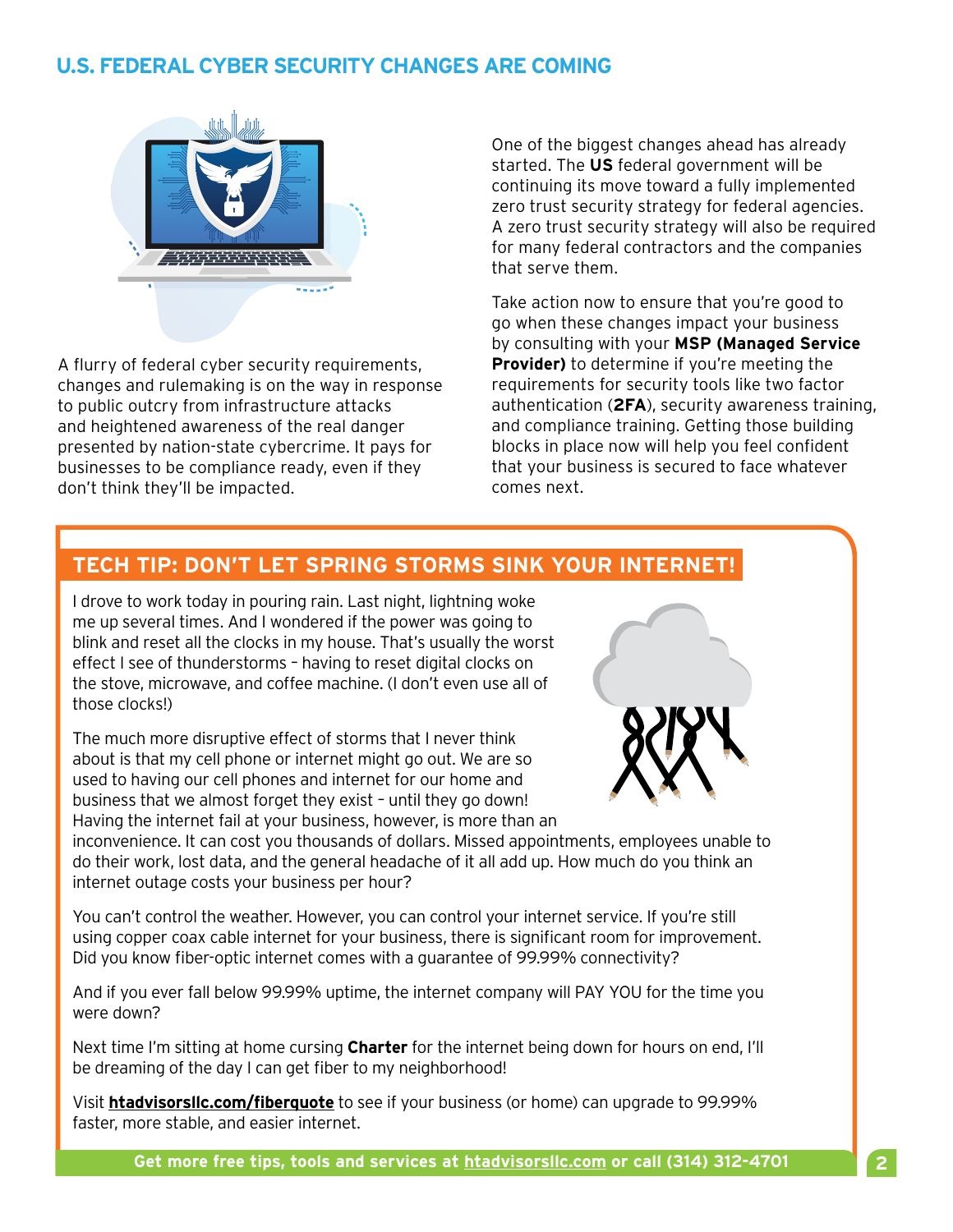### **INERVA AND HEALTHCARE TECHNOLOGY ADVISORS**





**Healthcare** Technology<br>Advisors

#### **Did You Know Healthcare Technology Advisor's Parent Company Is Called Inerva Technology Advisors?**

**Inerva Technology Advisors** was founded in 2015 - and if the name sounds familiar, it's because **Healthcare Technology Advisors** was our first branch of specialized services.

#### **Why did we focus on healthcare at first?**

We saw there was an immediate need for a deeply knowledgeable IT company to address the **HIPPA** compliance and complex IT support that healthcare businesses required. During the time of **HIPAA** implementation and increased adoption of **EMR (Electronic Medical Record)** solutions, healthcare providers were experiencing a lot of pain with their IT solutions. **Healthcare Technology Advisors** stepped in to be a personal guide for those businesses that valued having the problem solved the right way, the first time. We implemented technology solutions that could grow with a practice, helping the business expand rather than hampering it.

#### **During that time, the world saw an exponential growth in cyber attacks.**

Ransomware exploded in popularity. Phishing became more sophisticated. The dark web became a bustling marketplace of exposed credentials, plugand-go malware, and done-for-you ransomware attacks. To combat these threats, regulations have become more complicated and more strict as governing authorities aim to reduce the risks to personal and financial data.

With this **huge increase in risk**, we are seeing an increased need in the St. Louis Metropolitan area for knowledgeable IT support professionals for all business types, not just healthcare. We thought about how to best meet that need and have decided to fold **Healthcare Technology Advisors** into **Inerva Technology Advisors**, so that our administration and support can be even more efficient and streamlined. As regulations for all sectors have increased, we no longer see the need to separate our services into healthcare vs. nonhealthcare. It's time to bring the same great service that we've been providing for the healthcare industry to the greater St. Louis business community.

**Inerva Technology Advisors** is crewed by the same great people of **Healthcare Technology Advisors** and delivers the same great service. Through the re-adoption of **Inerva Technology Advisors** as our flagship we will be able to streamline our service offerings and focus on expanding to meet the needs of the current tech landscape.

Watch for upcoming changes to our website and newsletter in the next couple months as we transition to the **Inerva Technology Advisors** name and logo! We will keep you posted.

 Read the article in *St. Louis Metropolitan Medicine Magazine*

**"The Health Care Industry Is Under Attack from Cybercriminals!"** by Derrick Weisbrod, our CEO

**<https://slmms.org/wp-content/uploads/> 2022/02/SLMM\_February\_2022.pdf**